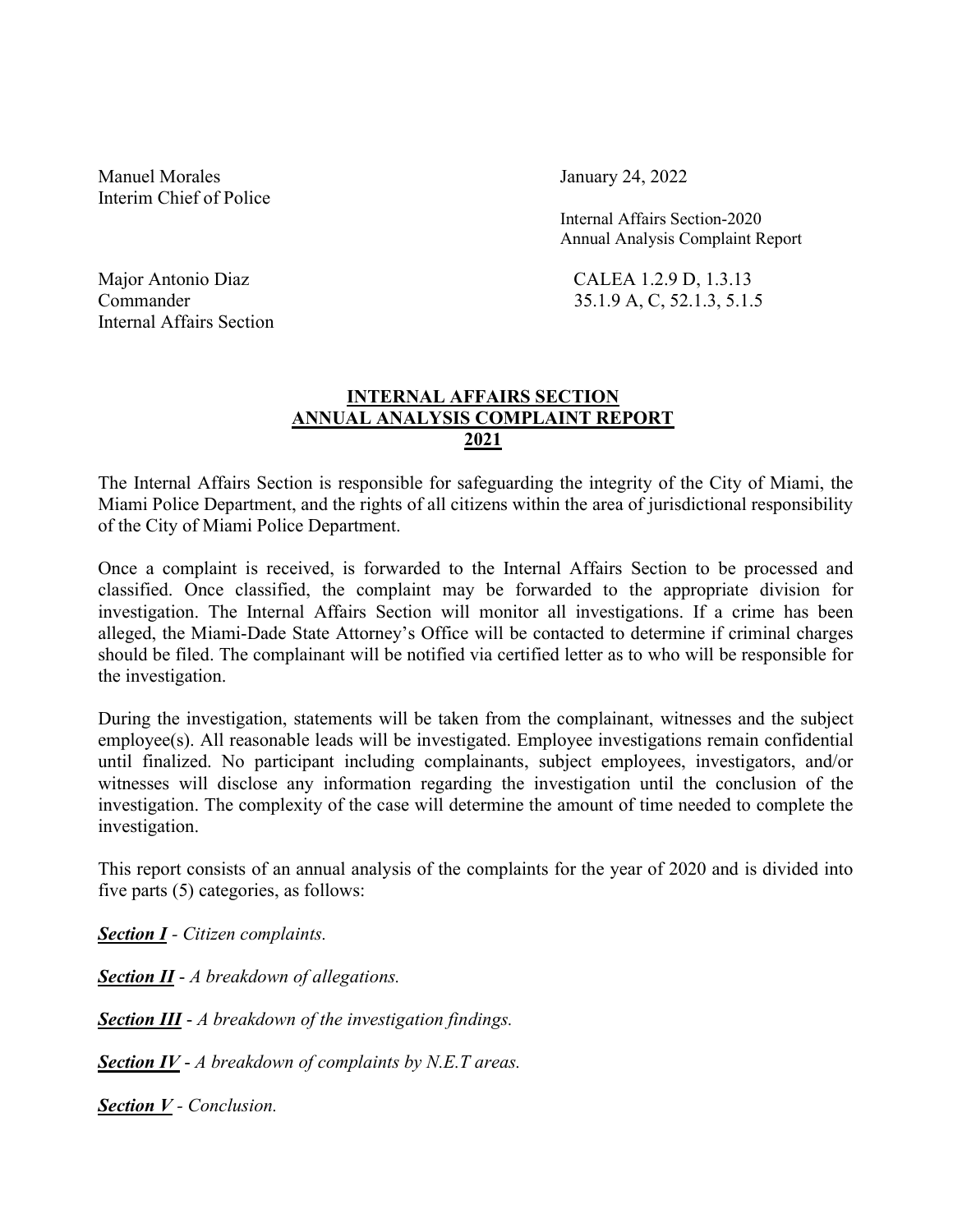Manuel Morales 2021 Annual Complaint Analysis Report Page | 2

## Section I

A citizen can file a formal complaint by letter, telephone, GovQA, or in person at any of the District stations. The complaint can be taken by any police supervisor, made directly to the Internal Affairs Section, or made to the Civilian Investigative Panel (CIP). All complaints against employees of the Miami Police Department are investigated or documented.

In 2021, there were 280 citizen complaints received, compared to 213 in 2020, which represents a 31% increase.



#### **Section II**

Allegations defined: A brief synopsis of the relevant facts and the specific acts complained of to include who, what, when and where.

The number of allegations were 518. Because a complaint may contain multiple allegations lodged against one (1) or multiple officers, the number of allegations will always be higher than the total number of complaints received in a year. The following charts depict the total number of allegations received in 2021.

There was one (1) complaint with two (2) allegations of "bias based profiling" against City of Miami Police Officers during the calendar year 2021. The complainant alleged that responding officers were biased towards her because she is a black female. The case is still being investigated.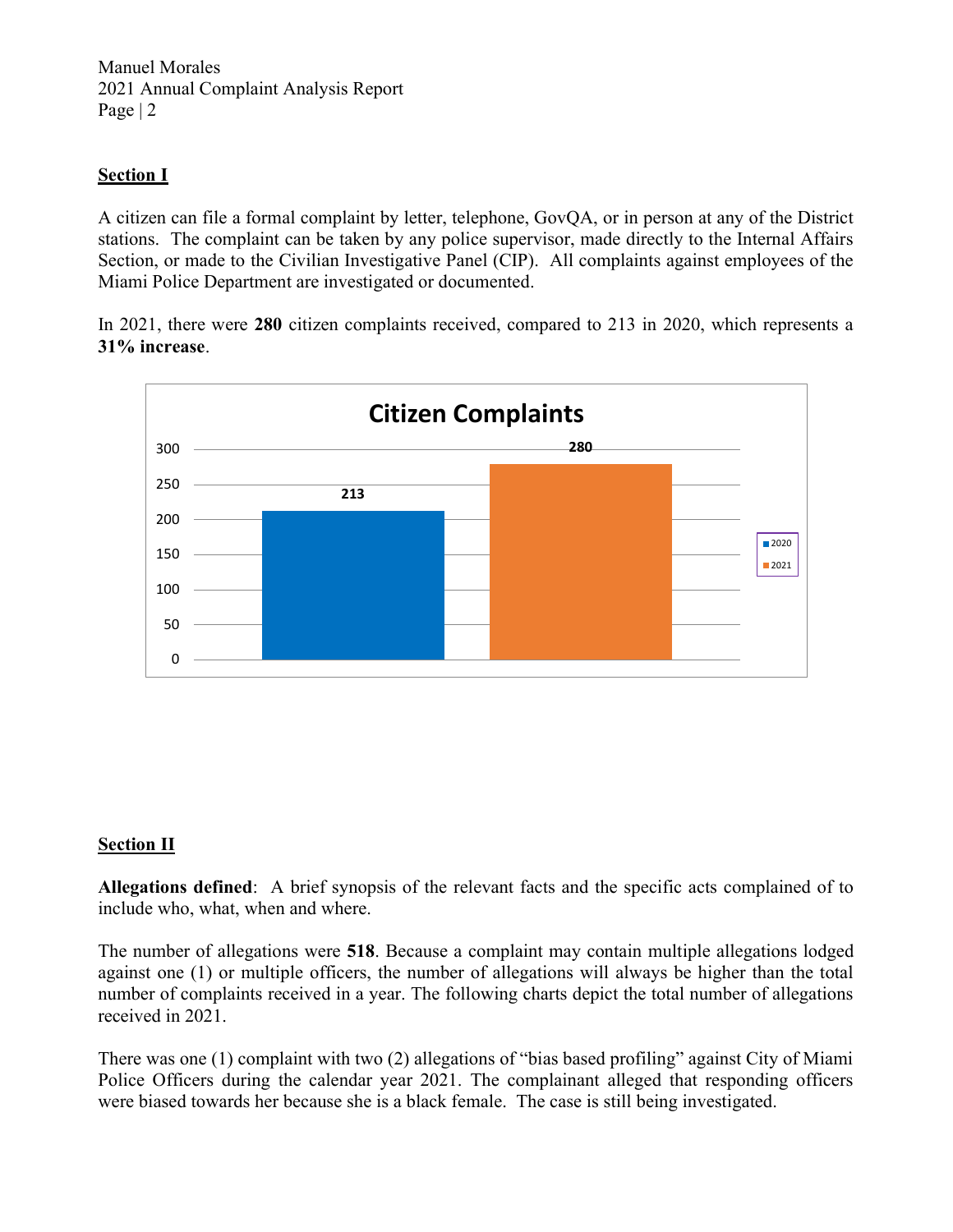

\*Once the investigation is completed, the number of allegations may change.

## Section III

Once the investigation is completed, the complainant will be notified via certified letter as to the result of the investigation. The results of all complaints are called findings. In June 2017, the classification of results/findings was changed to be in line with the standardized language. The possible findings are listed below:

**Exonerated**– The investigation clearly and factually shows that the alleged complaint(s) did not occur;

Or the investigation clearly and factually shows that the alleged complaint(s) did not constitute any violation of policy, orders, or laws and the employee(s) are exonerated;

Or the investigation clearly and factually shows that the employee(s) used necessary force in accordance with policy, orders, and law and their action(s) are justified.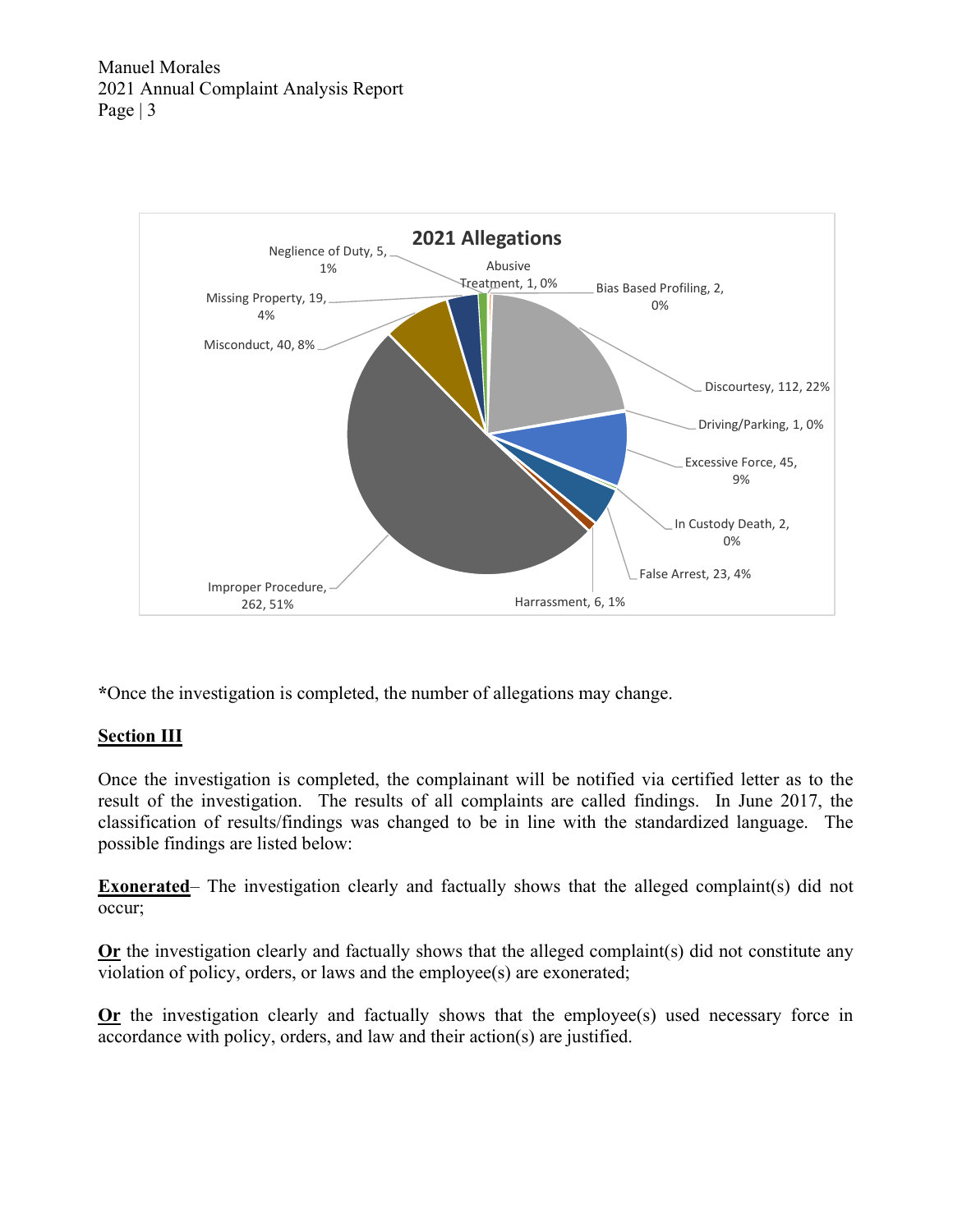Manuel Morales 2021 Annual Complaint Analysis Report Page | 4

Not Sustained – The investigation cannot clearly and factually show that the alleged complaint(s) occurred and the investigation cannot clearly and factually show that the alleged complaint(s) did not occur.

**Sustained** – The investigation clearly and factually shows that the alleged complaint(s) constitute violations of policy, orders and/or law.

Unsupported – A complaint has been filed. An investigation cannot proceed due to insufficient information and/or the complainant cannot be contacted. The case may be reopened at a future date, when new or additional information is received.

Withdrawn – Complainant voluntarily elected to withdraw his/her complaint.



\*Once the investigation is completed, the number of findings may change.